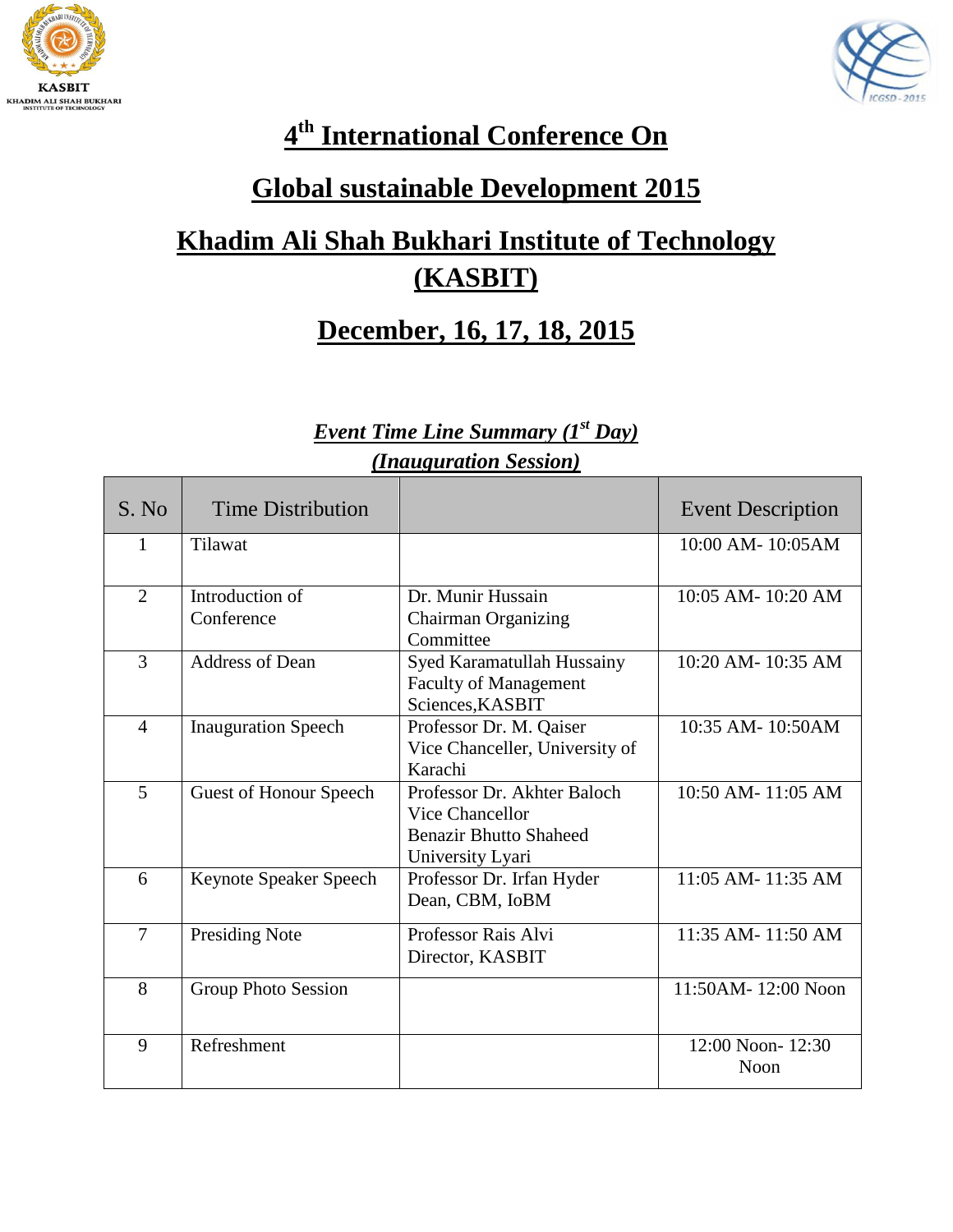



## **4 th International Conference On**

#### **Global sustainable Development 2015**

## **Khadim Ali Shah Bukhari Institute of Technology (KASBIT)**

#### **December, 16, 17, 18, 2015**

| S. No          | <b>Time Distribution</b> | <b>Event Description</b>                |
|----------------|--------------------------|-----------------------------------------|
| 1              | $09:30$ AM- $10:00$ AM   | Participants Arrival and Seating        |
| $\overline{2}$ | 10:01 AM-11:15 AM        | <b>Presentation Parallel Session -1</b> |
| 3              | 11:16 AM-11:40 AM        | <b>Tea Break</b>                        |
| $\overline{4}$ | 11:41 AM-01:00AM         | <b>Presentation Parallel Session -2</b> |
| 5              | 01:01 AM-02:00 PM        | Lunch and Namaz Break                   |
| 6              | 02:01 PM - 03:30 PM      | <b>Presentation Parallel Sessuion-3</b> |
| 7              | 03:31 PM - 03:50 PM      | <b>Tea Break</b>                        |

#### *Event Time Line Summary(2 nd Day)*